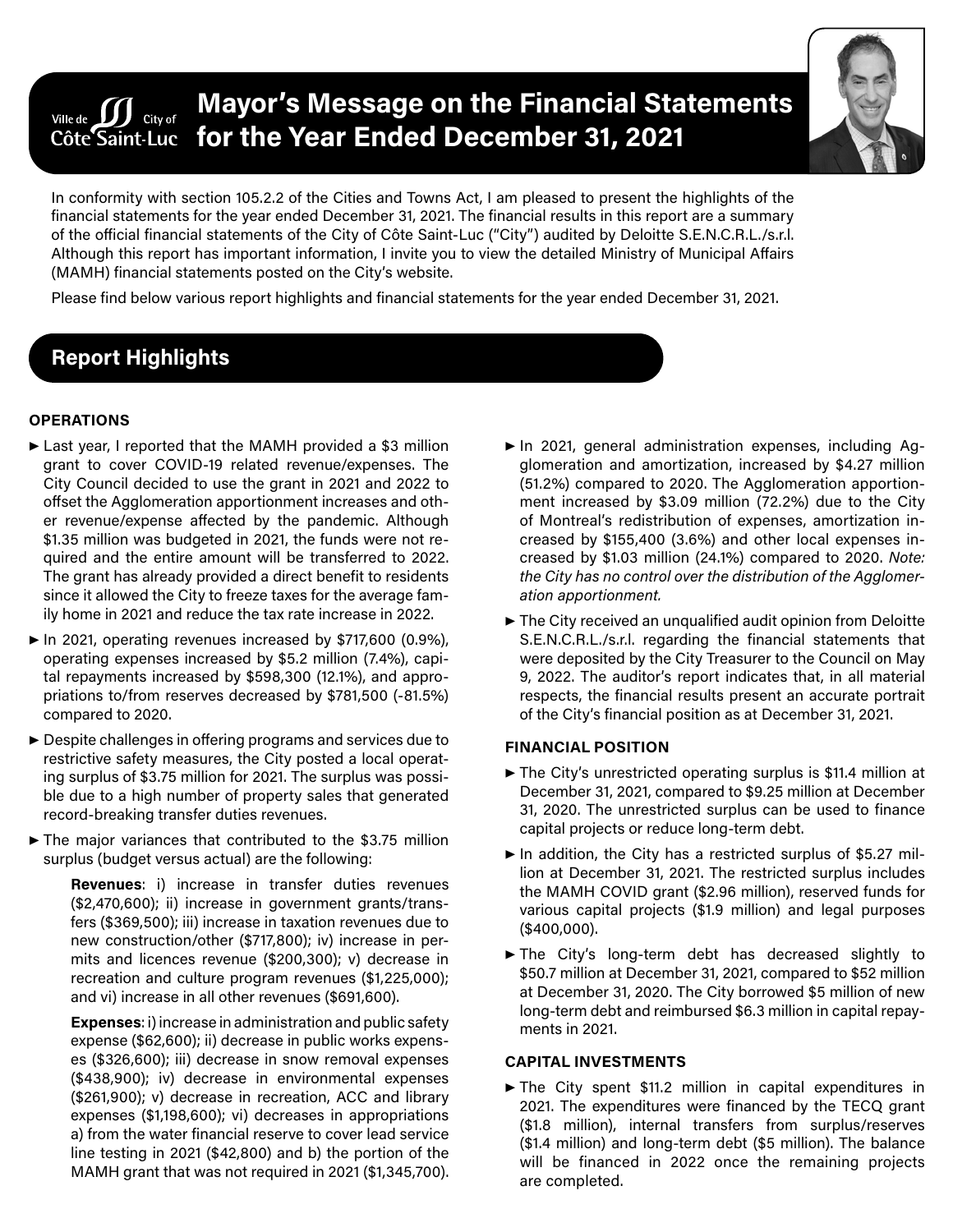Please find below the Statement of Operations and the Statement of Financial Position for the year ended December 31, 2021.

Veuillez trouver ci-dessous l'état des résultats et l'état de la situation financière pour l'exercice se terminant le 31 décembre 2021.

| <b>STATEMENT OF OPERATIONS</b><br>Year ended December 31, 2021 |                                                     | 2021          |                               | 2020                          | 2021 vs<br>2020                    |                                                                            | <b>ÉTAT DES RÉSULTATS</b><br>Exercice terminé le 31 décembre 2021  |  |  |
|----------------------------------------------------------------|-----------------------------------------------------|---------------|-------------------------------|-------------------------------|------------------------------------|----------------------------------------------------------------------------|--------------------------------------------------------------------|--|--|
|                                                                |                                                     | Budget (\$)   | Actual<br>Réalisations<br>(3) | Actual<br>Réalisations<br>(3) | Inc./(Dec.)<br>Aug./(dim.)<br>(% ) |                                                                            |                                                                    |  |  |
| REVENUES                                                       | <b>Taxes</b>                                        | 65 473 520    | 66 191 296                    | 64 871 581                    | 2.0%                               | EVENUS<br>ᄒ                                                                | <b>Taxes</b>                                                       |  |  |
|                                                                | Payments in lieu of taxes                           | 1558800       | 1685786                       | 1537824                       | 9.6%                               |                                                                            | Compensation tenant lieu de taxes                                  |  |  |
|                                                                | Government grants<br>(operating budget only)        | 1176 680      | 1576062                       | 4 2 3 4 7 4 5                 | (62.8%)                            |                                                                            | Transferts-subventions (fonctionnement)                            |  |  |
|                                                                | Other revenues                                      | 7 0 5 9 3 5 0 | 9 040 007                     | 7 131 411                     | 26.8%                              |                                                                            | Autres revenus                                                     |  |  |
|                                                                |                                                     | 75 268 350    | 78 493 151                    | 77 775 561                    | 0.9%                               |                                                                            |                                                                    |  |  |
|                                                                | General administration                              | 12 158 863    | 12 613 934                    | 8 3 4 5 1 2 7                 | 51.2%                              | <b>LA DETTE</b><br>ЪE<br><b>DE SERVICE</b><br><b>FRAIS</b><br>出<br>CHARGES | Administration générale                                            |  |  |
|                                                                | Public security                                     | 13 4 64 111   | 13 421 909                    | 14 796 978                    | (9.3%)                             |                                                                            | Sécurité publique                                                  |  |  |
|                                                                | Transportation                                      | 14 742 784    | 16 476 888                    | 16 885 803                    | (2.4%)                             |                                                                            | Transport                                                          |  |  |
| <b>COSTS</b><br><b>SERVICE</b><br>DEBT                         | Environmental hygiene                               | 10 236 046    | 10 104 766                    | 9 280 564                     | 8.9%                               |                                                                            | Hygiène du milieu                                                  |  |  |
|                                                                | Health and welfare                                  | 397130        | 407 465                       | 414 749                       | (1.8%)                             |                                                                            | Santé et bien-être                                                 |  |  |
|                                                                | Urban planning and development                      | 2 3 6 7 2 8 7 | 2 328 937                     | 2028939                       | 14.8%                              |                                                                            | Aménagement urbanisme<br>et développement                          |  |  |
|                                                                | Recreation and culture                              | 17 027 339    | 18 803 430                    | 17 174 951                    | 9.5%                               |                                                                            | Loisirs et culture                                                 |  |  |
| <b>AND</b>                                                     | Financing expenses                                  | 1 247 070     | 1384749                       | 1429394                       | (3.1%)                             |                                                                            | Frais de financement                                               |  |  |
| EXPENSES                                                       | Sub-total                                           | 71 640 630    | 75 542 078                    | 70 356 505                    | 7.4%                               |                                                                            | Sous-total                                                         |  |  |
|                                                                | Repayment of long-term debt                         | 5 016 080     | 5 550 080                     | 4951800                       | 12.1%                              |                                                                            | Remboursement de la dette à long terme                             |  |  |
|                                                                | Appropriations to/(from)<br>the operating budget    | (1388360)     | 177 745                       | 959 287                       | (81.5%)                            |                                                                            | Affectations au / (du) budget<br>de fonctionnement                 |  |  |
|                                                                |                                                     | 75 268 350    | 81 269 903                    | 76 267 592                    | 6.6%                               |                                                                            |                                                                    |  |  |
|                                                                | <b>Net Revenues</b>                                 | 0             | (2776752)                     | 1507969                       |                                    |                                                                            | Revenus nets                                                       |  |  |
|                                                                | <b>Adjustments: Depreciation</b>                    | 0             | 6 531 621                     | 6 208 015                     |                                    |                                                                            | Ajustements: Amortissement                                         |  |  |
|                                                                | Net proceeds of disposi-<br>tion / Gain on disposal | 0             | $\Omega$                      | 0                             |                                    |                                                                            | Produit de cession / Gain sur<br>cession                           |  |  |
|                                                                | <b>SURPLUS (DEFICIT) FOR THE YEAR</b>               | 0             | 3754869                       | 7715984                       |                                    |                                                                            | <b>EXCÉDENT (DÉFICIT) DE</b><br><b>FONCTIONNEMENT POUR L'ANNÉE</b> |  |  |